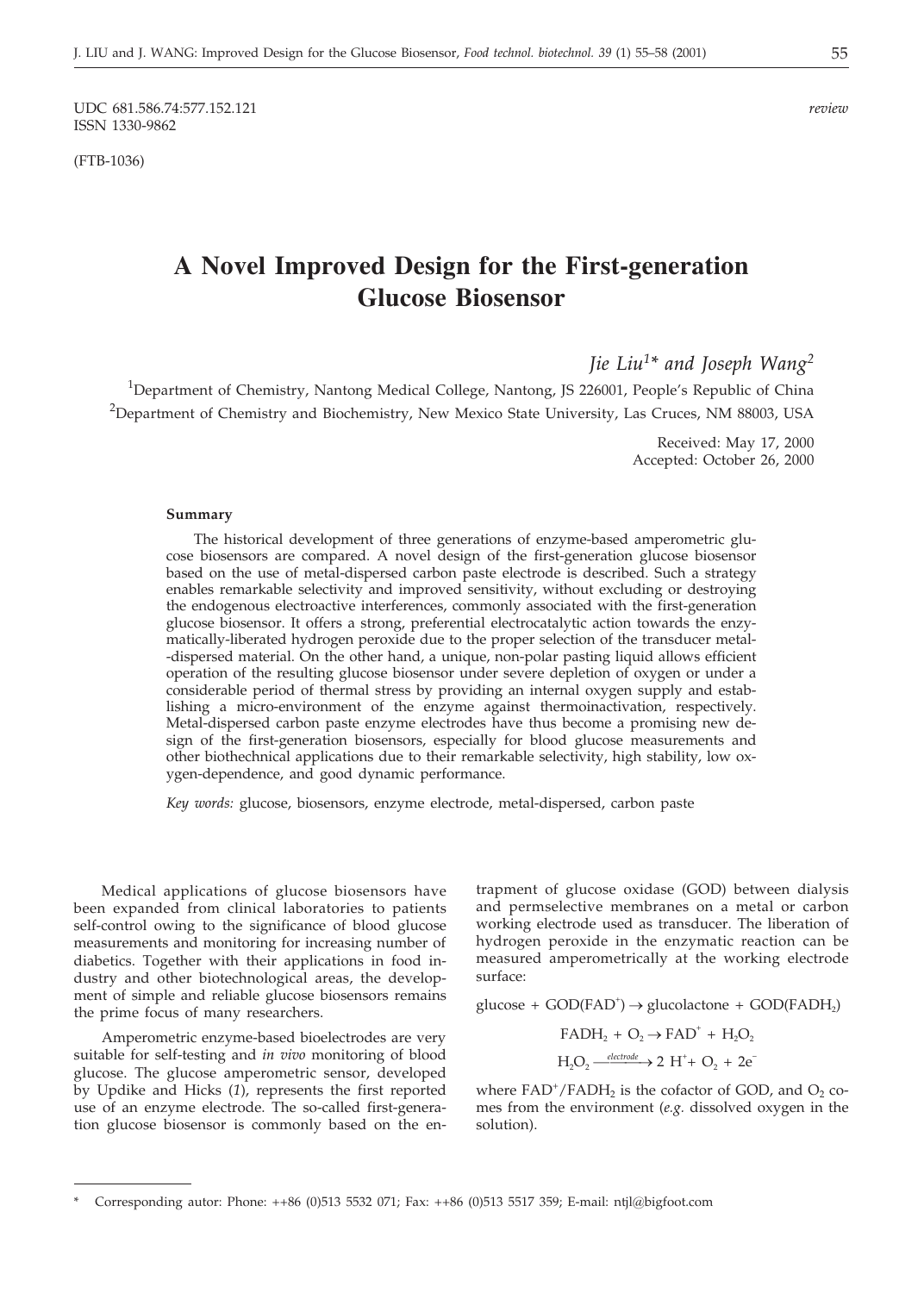In the early stage, the enzymatic reaction was followed by monitoring the consumption of the oxygen cosubstrate, but the method was seldom used due to possible variation of oxygen in the environment.

The routine use of a first-generation glucose biosensor has been hampered by two major limitations. The first limitation accrues from the fact that the amperometric monitoring of hydrogen peroxide enzymatically liberated by GOD requires high operating potential where unwanted reactions of coexisting electroactive species in biological fluids, such as ascorbic acid, uric acid and acidaminophenon interfere. The second limitation stems from the restricted solubility of oxygen in biological fluids, that limits the enzymatic reaction, and variations in the oxygen level, especially in the case of implantable glucose biosensors suitable for *in vivo* measurements (*2–5*).

The improvements were achieved by replacing oxygen with a non-physiological electron acceptor, which was able to shuttle electrons from the flavin redox center of the enzyme to the surface of the working electrode. The second-generation of glucose biosensor was developed with the inclusion of such redox mediators. Using redox mediators, the measurements have become insensitive to oxygen fluctuations and can be carried out at lower, more negative potentials where the interfering reactions from physiologically coexisting electroactive species do not interfere. Organic and organometallic redox compounds, such as ferrocene and quinone derivatives, ruthenium complexes, ferricyanide, phenoxazine compounds and organic conducting salts (*6–11*), have been used as electron mediators, with the following working mode:

 $glucose + GOD(FAD<sup>+</sup>) \rightarrow gluconolactone + GOD(FADH<sub>2</sub>)$ 

$$
FADH_2 + 2 Med_{(ox)} \rightarrow FAD^+ + 2 Med_{(red)} + 2 H^+
$$
  
2 Med<sub>(red)</sub>  $\xrightarrow{electrode}$  2 Med<sub>(ox)</sub> + 2e<sup>-</sup>

where  $Med_{(ox)}$  and  $Med_{(red)}$  are the oxidizing and reducing forms of the mediator, respectively. This chemistry has led to mass-scale production of commercially available glucose biosensors, especially the development of pen-sized meters for personal glucose measurement. The single-use, disposable strips used with this device are made of polyvinyl chloride and a screen-printed carbon electrode containing a mixture of glucose oxidase and the electron mediator. A fresh drop of undiluted whole blood can thus be assayed for its glucose level in less than 60 seconds. However, the mediated enzyme electrodes may still suffer from ascorbic and uric acid interferences, and the toxicity of many artificial mediators limits their *in vivo* applications.

Another, even more elegant, possibility is to achieve direct, unmediated electrical communication between glucose oxidase an the electrode surface. The modification of glucose oxidase with an appropriate electron relay has been successfully employed for this advanced design. It has been possible to »wire« the enzyme to the electrode with a long chain polymer having a dense array of electron relays, which is flexible enough to fold along the enzyme structure. Ultimately, this third-generation of glucose biosensor would lead to implantable, needle-type devices for continuous *in vivo* monitoring of blood glucose (*12,13*). Such devices would offer an improved control of diabetes, in connection with an internal insulin release system.

It must be considered that glucose biosensors for medical applications have been developed to a promising stage following the more and more sophisticated technical design. In this article, a novel and simple design, based on the first-generation glucose biosensor is described by focusing on transducer. This design is developed in the laboratory of Dr. Joseph Wang at NMSU (Las Cruces, NM, USA) and is based on a metal- -dispersed catalytic materials.

What is the basis of an absolutely selective transduction process to the enzymatically-librated hydrogen peroxide in the above-mentioned biosensor? The principles of traditional »first generation« glucose biosensors depends on the immobilization of glucose oxidase onto the carbon or metal transducers and detection of the anodic current associated with the hydrogen peroxide enzymatically generated by glucose and dioxygen substrates. Accordingly, those easily oxidizable endogenous constituents undergo oxidation at a fairly positive potential (>+0.7 V *vs*. AgAgCl) required for detection of the hydrogen peroxide. The error caused by the signal overlapping from both the analyte and interfering materials is significant, although the latter exists in physiological fluids at much lower levels compared with the former. A new design, using metallized carbon electrodes instead of the traditional transducers, offers preferential electrocatalytic detection of hydrogen peroxide, in particular yielding the cathodic current response under the lower potentials around 0.0 V, where the endogenous constituents are almost electroinactive, giving very small current response.

A metal-dispersed carbon paste enzyme electrode might be the most important member of these novel, first-generation biosensors. Some examples of ruthenium-, rhodium-, iridium-dispersed carbon paste/GOD biosensors have been reported to offer an amperometric biosensing of glucose, achieving marked selectivity, attractive dynamic properties and reduced sensor configuration complexity (*14–16*).

Three-dimensionally dispersed metal particles in graphite show the unique electrocatalytic action to hydrogen peroxide in comparison with pure metal or carbon surface, greatly lowering the over-potential either in oxidation or reduction direction. Electroreduction of hydrogen peroxide on such metal dispersed carbon paste electrodes is responsible for their absolutely selective amperometric biosensing of glucose, because the unwanted electrooxidation of those endogenous interfering constituents do not occur at so low potential region (approximately 0.0 V) required for the electroreduction of enzymatically generated hydrogen peroxide. In addition, the stable electrocatalytic activity due to the strong adherence of metal centers to the graphite and the considerably lower background signals (similar to that of an ordinary carbon paste) of the resulting electrodes, make them more and more attactive for glucose biosensors. It is worth mentioning that the metal dispersed graphite might be regarded as the transition metals-based »supporting catalysis«. The study of the mech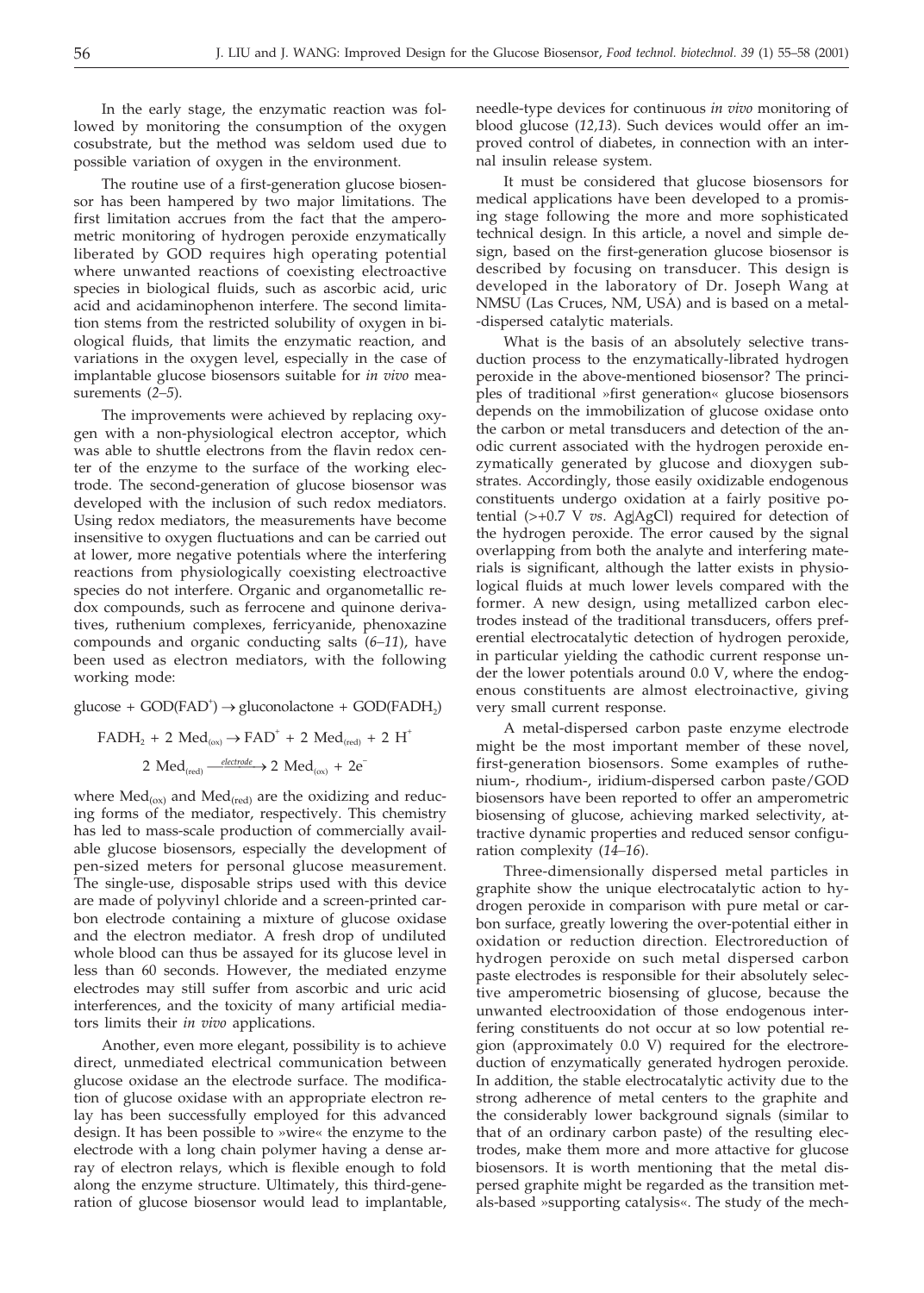anism of their electrocatalytic activity is beneficial not only for the elucidation of the electrode kinetics, but also for the development of glucose biosensors. The bimetallic (ruthenium-platinum) alloy dispersed carbon paste/GOD electrodes have been constructed and compared with the single metal dispersed ones in relation to their selectivity, sensitivity and other dynamic properties (*17*). Figs. 1 and 2 show that the alloy-dispersed carbon/GOD electrode produced a greatly enhanced sensitivity, without compromising the remarkable selectivity inherent to metallized carbon biosensors. The use of carbon-supported alloy particles resulted in greatly improved properties of the biosensor in comparison to biocomposite with dispersion of pure metals. This would be contributive to the understanding of the electrocatalysis of metallized carbon.

The metal-dispersed carbon paste enzyme electrodes, like ordinary carbon paste electrodes, showed the advantages of low background noise, renewed and modified surfaces, miniaturization and easily prepared (sufficiently for the mass-producible, disposable sensors, *e.g.* screen-printed strips), that initiates further interests in them.

Carbon paste used for the preparation of glucose biosensors consisted of a mixture of graphite powder and an organic pasting liquid, commonly mineral oil. The pasting liquid not only serves for filling the crevices between the graphite particles but also prepares an electrode that is fundamentally different from those pure metal electrodes, such as Pt and Au electrodes, commonly used for amperometric transduction. It is well known that the solubility of oxygen is many times greater in some organic solvents than in water. In particular, fluorochemicals have been used as oxygen transporters and blood substitutes in humans and animals in relation to the very high oxygen solubility in such solvents (resembling to that in haemoglobin). Taking advantage of this remarkable oxygen solubility, an oxygen-insensitive first-generation enzyme electrode based on fluorochemical carbon paste has been constructed (*18*), achieving a satisfied oxygen independence which rivals that reported for mediated or wired enzyme electrodes.

As mentioned above, carbon paste enzyme electrodes with the improvements both in graphite and in pasting liquid diminish the major limitations of the first-generation glucose biosensor. In addition, a further investigation showed that a variety of oxidases (including GOD) entrapped within non-polar carbon paste acquired a remarkable stability, especially a resistance to thermoinactivation (*19*). It took an extended period of 4 months to examine the long-term stability of a GOD- -containing carbon paste biosensor at the elevated temperature of 60 °C (as shown in Fig. 3). These remarkable





**Fig. 1. Amperometric reduction response at the Pt-Ru- (a), Ru- (b), Pt- (c) dispersed carbon and plain carbon (d) enzyme electrodes upon increasing concentration of glucose in 2 mmol/L steps;** working potential = -0.05; electrolyte = phosphate buffer  $(0.05 \text{ mol/L}, \text{pH} = 7.4)$  stirred at 300 rpm. The resulting calibration curves are also shown (inset)

**Fig. 2. Flow-injection (A) and batch (B) amperometric signals at the Pt-Ru-dispersed carbon paste glucose oxidase electrode** for addition of 8 mmol/L glucose (a); 0.4 mmol/L ascorbic acid (b);  $0.4 \text{ mmol/L}$  uric acid (c); and  $0.4 \text{ mmol/L}$  acetaminophenon (d), or 5 mmol/L glucose (a'); 0.1 mmol/L ascorbic acid (b'); 0.1 mmol/L uric acid (c'), and 0.1 mmol/L acetaminophenon (d'). Conditions are the same as in Fig. 1, exept that a flow rate of 1.5 mL/mim was used in (**B**)